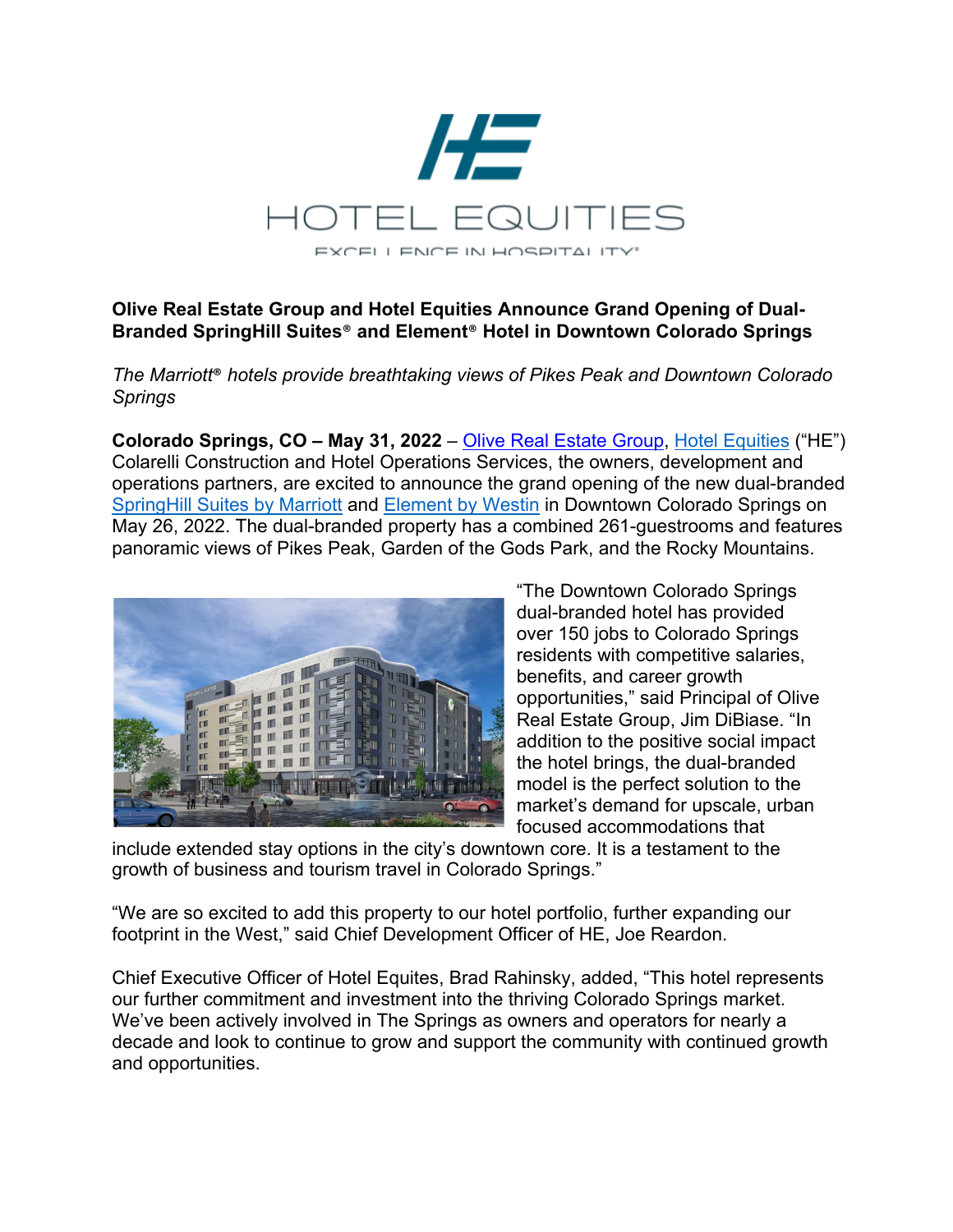The dual-branded property, located at the corner of South Tejon and East Costilla, is in the heart of downtown Colorado Springs, a growing center for business functions and entertainment options including the U.S. Olympic & Paralympic Museum and the Colorado Springs Switchbacks FC. The location is encompassed by Colorado College, University of Colorado Colorado Springs, the United States Air Force Academy, Colorado Springs Fine Arts Center, and many local restaurants and bars.

Gus Krimm serves as General Manager of the hotel alongside Director of Sales, Linda Greenwell.

"Our team has had the pleasure of working alongside the developers and on-property opening team since the project's inception to ensure the original vision for the dualbranded property comes to fruition," said Senior Vice President of Operations at HE, Peter Tziahanas. "I have complete confidence that the team has delivered a property that will serve as a central gathering place for the downtown community and offer guests a unique experience when visiting the vibrant city."

The eighth floor of the dual-branded hotel is home to Lumen8 Rooftop Social, a contemporary restaurant and bar opening June 1, 2022. Eight stories high with panoramic mountain views, the restaurant capitalizes on the seasonality of Colorado Springs. With upscale, contemporary American cuisine, a rooftop patio, and a focus on locally sourced ingredients, Lumen8 is "an excellent space to take in the view, enjoy a bottle of wine, and enjoy the evening with your family and friends" says Chris Starkus, Director of Food and Beverage.

To learn more about SpringHill Suites click here. To learn more about the Element Downtown Colorado Springs, click here.

#### XXX

### **About Olive Real Estate Group**

Olive Real Estate Group is a recognized leader in the Southern Colorado commercial real estate marketplace, serving clients as they expand, relocate, develop and invest to improve business, financial and economic development in an area ripe with opportunity. Since 1976, Olive Real Estate Group has developed over 5 million square feet of commercial office, retail, hotel and industrial properties in Colorado Springs. Signature projects include the Colorado Springs Tech Center, Woodmen Office Campus, and Aerospace Technology Center campuses. Learn more at www.olivereg.com.

### **About Hotel Equities**

Hotel Equities is an award-winning full-scale hotel ownership, management and development firm with a portfolio of over 250 hotels and resorts throughout the United States and Canada. Fred Cerrone, CHA, serves as Founder and Chairman; Brad Rahinsky serves as president and CEO. Hotel Equities is an affiliate of 33 Degrees, an integrated management platform combining market knowledge and industry experience across a broad range of CRE assets including office, restaurant, retail, mixed-use and multi-unit residential. For more information on Hotel Equities, visit www.hotelequitites.com.